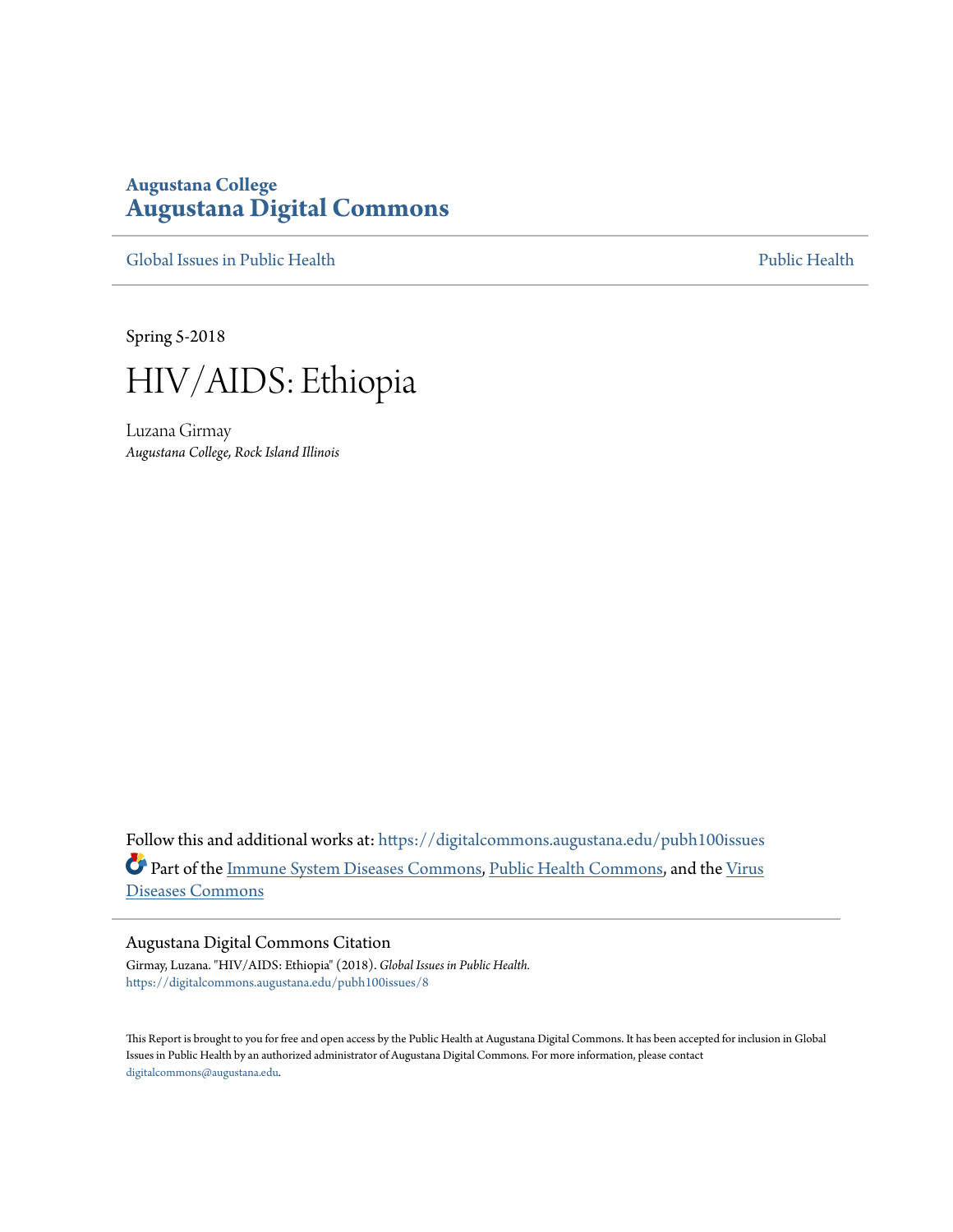# **HIV/AIDS**

# **General Information about the Public Health Problem**

AIDS (acquired immune deficiency syndrome) is a syndrome that is caused by a specific pathogen known as HIV (Human Immunodeficiency Virus). It is not a disease by itself, but it weakens the immune system of the human body by attacking the t-helper cells, specifically the CD4+ cells, which causes people to be affected by other diseases easily (Whiteside, 2008). HIV is a communicable virus that is transmitted from person to person mainly through sexual intercourse. Other means of transmission include sharing needles for drug use, contact with fluids like blood, semen, rectal fluids, and breast milk (Whiteside, 2008). A person is diagnosed with HIV by testing blood for active antibodies, not the virus. It might take a little longer for a person to develop those antibodies, so doctors advise that a person who has tested negative do the test again approximately 12 weeks after the first one (World Health Organization, 2012). Symptoms include but are not limited to fever, rash, and night sweats. (Whiteside, 2008).

### **Location Where the Issue is Significant**



HIV/AIDS dispersal in Africa. (2015)

As stated in *Africa Today* roughly 25 million people have died of HIV/AIDS since its discovery (Rodney et al., 2010). Studies show by the end of 2016 roughly 36.7 million people lived with HIV/AIDS globally (World Health Organization, 2017).



Data and statistics. (2018, March 08) Sub-Saharan Africa has 22.5 million people living with HIV, making Africa the continent with the highest number of HIV positive people (Rodney et al., 2010). Of 23.8 million approximately 1.2 million are from Ethiopia. The first case of HIV in Ethiopia was reported in 1986 and it has been spreading rapidly ever since (Gurmu & Etana, 2005). HIV has led to a seven-year decrease in life expectancy in Ethiopia (Gurmu & Etana, 2005).

#### **Basic Epidemiology (Rural Vs Urban)**

The very strict traditional cultures of Ethiopia, mainly in the rural areas, has caused the urban prevalence rate to be much higher than the rural prevalence rate (Molla et al., 2009). This difference is primarily because of the unyielding attitude of families from the rural areas towards abstinence from sex before marriage. This traditional culture together with other gender inequalities such as lack of education for young girls, rape, and the refusal of men to use a condom during sex, has led women to be vulnerable to this disease (Gurmu & Etana, 2015).

If a girl is raped, her family will force her to marry the man who raped her, even if she is very young. This is because